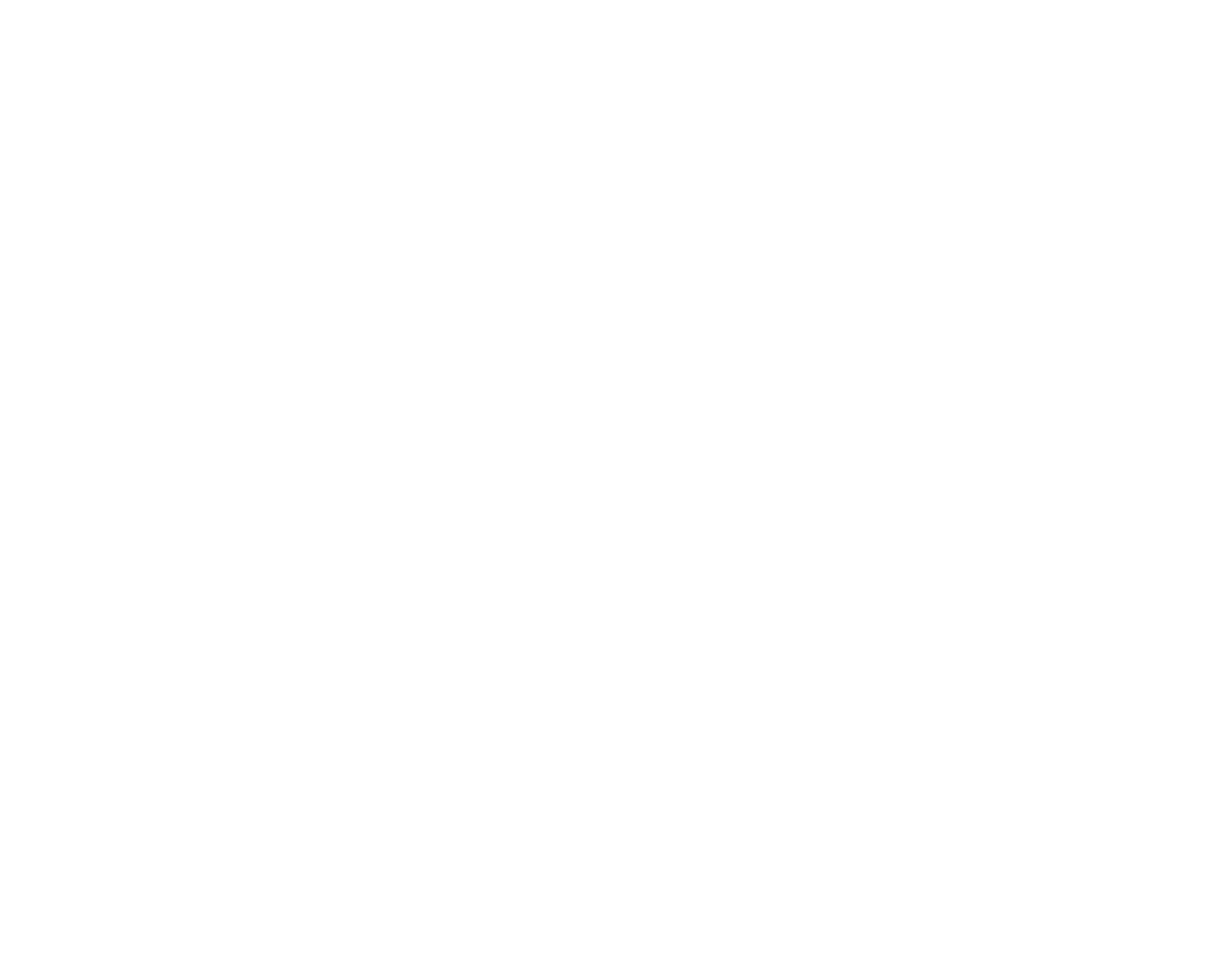# **Contents**

| Raise your hand $\ldots \ldots \ldots \ldots \ldots \ldots$ 7 |  |  |  |  |  |  |  |  |  |  |  |  |  |  |
|---------------------------------------------------------------|--|--|--|--|--|--|--|--|--|--|--|--|--|--|
|                                                               |  |  |  |  |  |  |  |  |  |  |  |  |  |  |
|                                                               |  |  |  |  |  |  |  |  |  |  |  |  |  |  |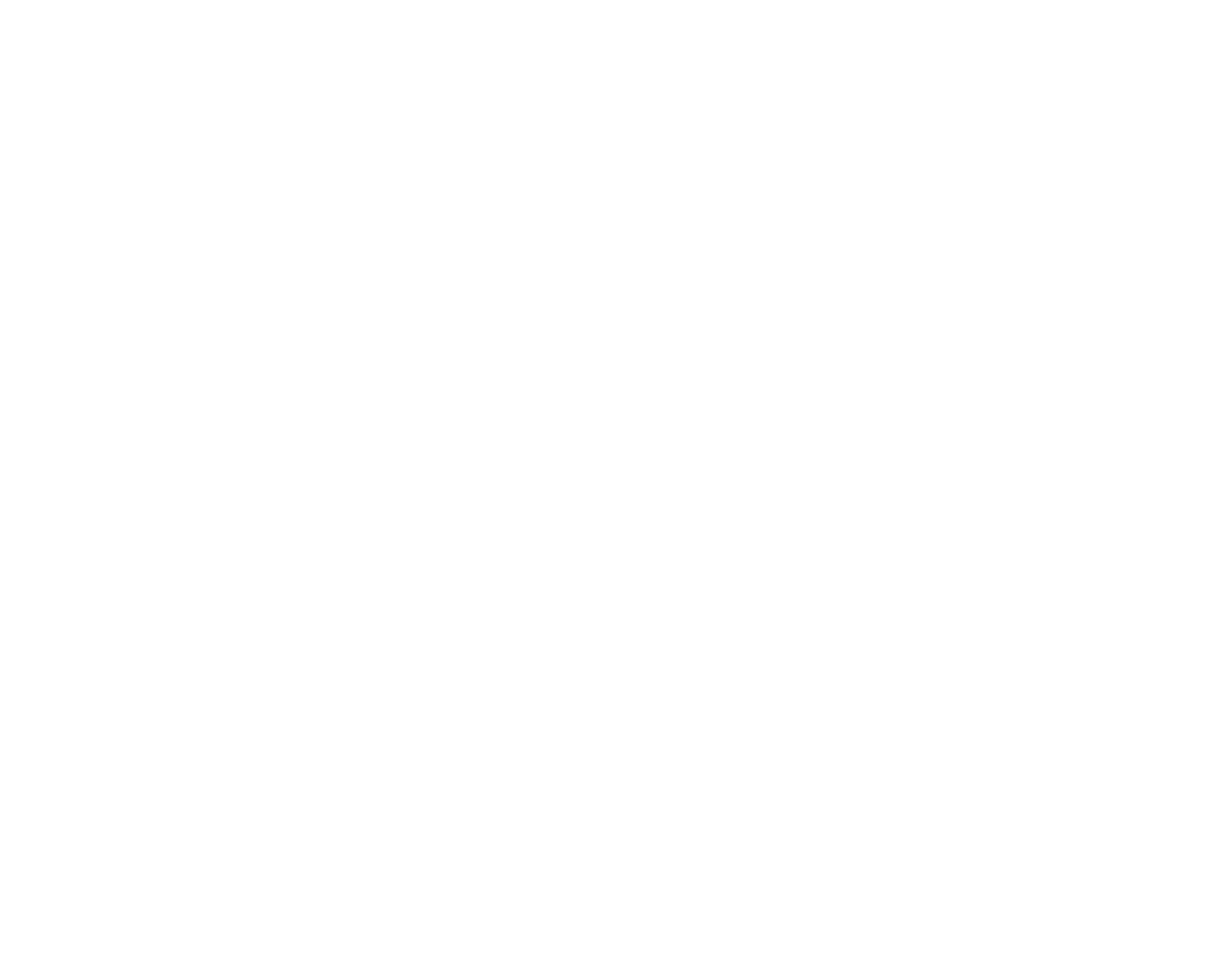We could summarize it in three transversal and fundamental axes, which I believe would help to dissolve anarchism as nationalism.

The first of these would be feminism, which helps us to combat the *patriarchal* history of anarchism, the history of the great misogynist male patriarchs. The second of these would be the autonomist, spontaneous, and utopian experiences, not only those that have sympathies with anarchism, but those that came before it or outside of it.

Studying them would help us to think that this patriotic history is actually broken down into hundreds of small histories, and that the rationality with which it is clothed has more implications than we think. The third would be to remove the walls when facing the opponent Marxist experience, be it theoretical or on the ground, be it the debates on current events, or the experience of Marxism in the struggles for decolonization in the Third World.

Reconciling Marxist contributions, heretical and foreign, would help to undermine once and for all this worn out, dogmatic, nationalist anarchism, and perhaps, only in this way, we can then remove the heavy labels that we have placed on ourselves and build a liberating praxis, more integral, more authentic, more appropriate to our context and above all, more urgent than ever.

There was no contradiction between feminism and socialism, not until the arrival of the father of anarchism, Pierre Joseph Proudhon.

Virtually, no one dared to write this truth so directly regarding the subject as Simone de Beauvoir<sup>1</sup> points it out loud and clear in *The Second Sex*:

In general, the reformist [socialist] movement that developed during the nineteenth century was favorable to feminism because of the fact that it sought justice through equality. There is one notable exception: that of Proudhon. No doubt because of his peasant roots, he reacts violently against Samsonian mysticism; he is in favor of small property and, at the same time, confines women to the home.

"*Housewife or courtesan*", here is the dilemma in which he confines her.

Until then, the attacks against feminism had come from the conservatives, who fought socialism with the same harshness: Charivari, among others, found in this field an inexhaustible source of

gumentation, my contributions to the libertarian studies' program, are there more possibilities than the ones I will mention? Of course, but these are my small contributions."

<sup>1</sup> From the previous segment of the essay: "In the work entitled *La justice*, he argues that woman must remain under the dependence of man; only the latter counts as a social individual; in the couple, there is no partnership, which would imply equality, but a union; woman is inferior to man, first, because her physical strength only represents two-thirds of that of the male, and, then, because she is intellectually and morally inferior in the same measure: her value, as a whole, is 2 x 2 x 2 as against 3 x 3 x 3, that is, lbs 8/27 of the value of the stronger sex.

Two women, Madame Adam and Madame D'Héricourt, replied to him, one with firmness, the second with less fortunate exaltation, and Proudhon took the occasion to reply with his *Pornocratie ou la femme dans les temps modernes.* However, like all anti-feminists, he addresses ardent litanies to the "true woman," slave and mirror of man; despite this devotion, he himself had to recognize that the life he imposed on his own wife did not make her happy: Madame Proudhon's letters are nothing but a prolonged lament."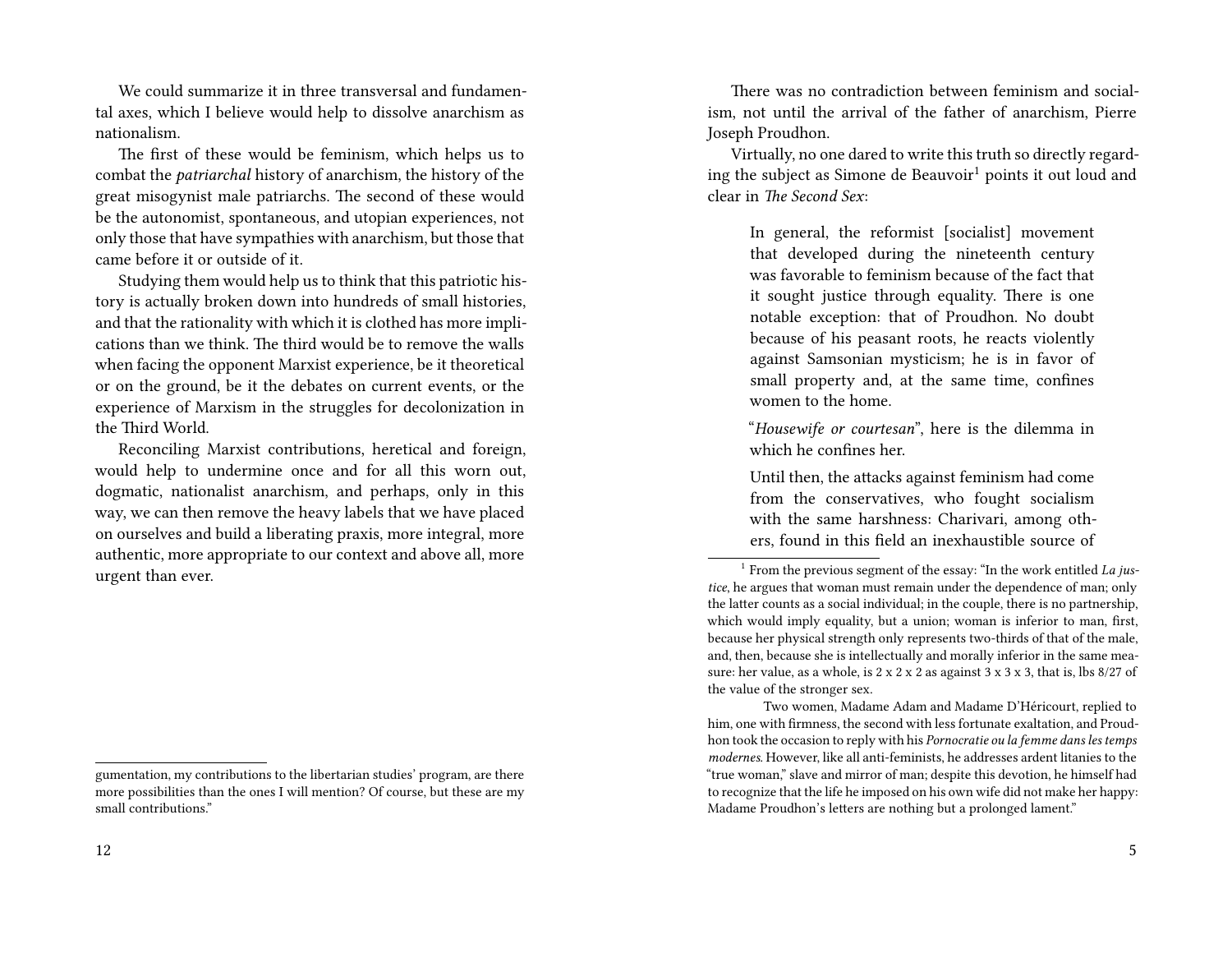jokes; and it is Proudhon who breaks the alliance between feminism and socialism; he protests against the banquet of socialist women presided over by Leroux, he fulminates lightning and flashes against Jeanne Decoin.

Did the remainder of anarchists do anything to dissociate from this position? Not at all, on the contrary, it was reaffirmed.

Towards the end of the 19<sup>th</sup> century and the beginning of the  $20<sup>th</sup>$ , this misogynist vision was re-projected, from the perspective of positivism and reason, advocating the clinical inferiority of women.

In the anarchist periodical, *Regeneración*, "scientific" literature was marketed and promoted with the purpose of "proving" the above. For example the work of Dr. Paul Julios Moebius entitled *The Mental Inferiority of Women*, in which the author reviews women based on Freudian psychoanalysis, Darwinism and phrenology, a racist technique very fashionable at the time and brought to Mexico by the Porfirian regime, which sought to determine the superiority of individuals based on the measurement of the skull. $2$ 

Yes, there have been women in the movement, even if their role is not organizational. We can name a few *Pelemists* and count them with the fingers of one hand. Their existence is an exception, and not an organic feature of anarchism.

6

vidual drives<sup>9</sup> of Marx and Bakunin, important characters for the history of socialism who, during part of their lives, were in complement and only after the First International generated a rupture that we suffer to this day and that does not allow the most critical visions of Marxism to nourish the anarchist approaches.

But Marxism is not only theoretical questions about capitalism. During the 1970s Marxism was reconfigured as a revolutionary praxis. In the same way as the insurrections I mentioned above, anarchism would benefit from reviewing the revolutionary Marxist experience of those decades, even if this is an attack against our national pride.

I have already made an analysis of this in *Libertarian Ethics*, this is not the place to resume that discussion, I will only delimit myself to summarize that anarchist chauvinism considers the defeat of Marxism as the clearest proof of its historical impossibility. What actually happened is that the great majority of Marxist guerrillas fell into a vanguardism and dogmatism, very similar to anarchism today, and were fought to the point of extermination. Mexico is no exception, thousands of guerrilla fighters were murdered and disappeared during the Dirty War.

Marxists or not, these people died for a political conviction, they were defeated by a State that today we pretend to oppose. Not to study their strategies, success or defeat, is to deny ourselves a historical reality and, worse, to overlook the lessons of their sacrifice.<sup>10</sup>

<sup>&</sup>lt;sup>2</sup> Novoa does not fail to qualify women as sweet-spirited, tender, beautiful, but also naïve. We should not be surprised by the darwinistic positions from which the doctor draws, nor by the fact that his intellectual referents are the same as those of the PLM.

In this case the anarchists do incorporate non-anarchist experiences into their struggle, even if it is in the form of scientific misogyny.

This is not the only instance of the approach of Pelemism and antifeminist positivism. Roberto Novoa Santos, a Galician doctor, wrote in his youth several libertarian articles. In 1908, he published *The Spiritual Destitution of the Female Sex (The Anatomical, Physiological and Psychological Proofs of the Mental Poverty of Women: Its Biological Explanation),* later recommended in Regeneración 4.

<sup>9</sup> An anarchist suggestion from within the editorial board recommends*: Bakunin versus Marx*, by Ulli Diemer.

 $10$  The author, addressing an audience in the nation-state wrongly named Mexico, adds: "If anarchism really incorporates non-anarchist experiences into its experience of struggle we should begin with the Mexican case. I am not saying that anarchism in Korea, Macedonia or the Philippines is not important, but even if it is not anarchist, the case of the Mexican guerrillas of the 70s seems to me important to take up, because it is our immediate history and it is not contemplated in our workshop. Well, up to here my ar-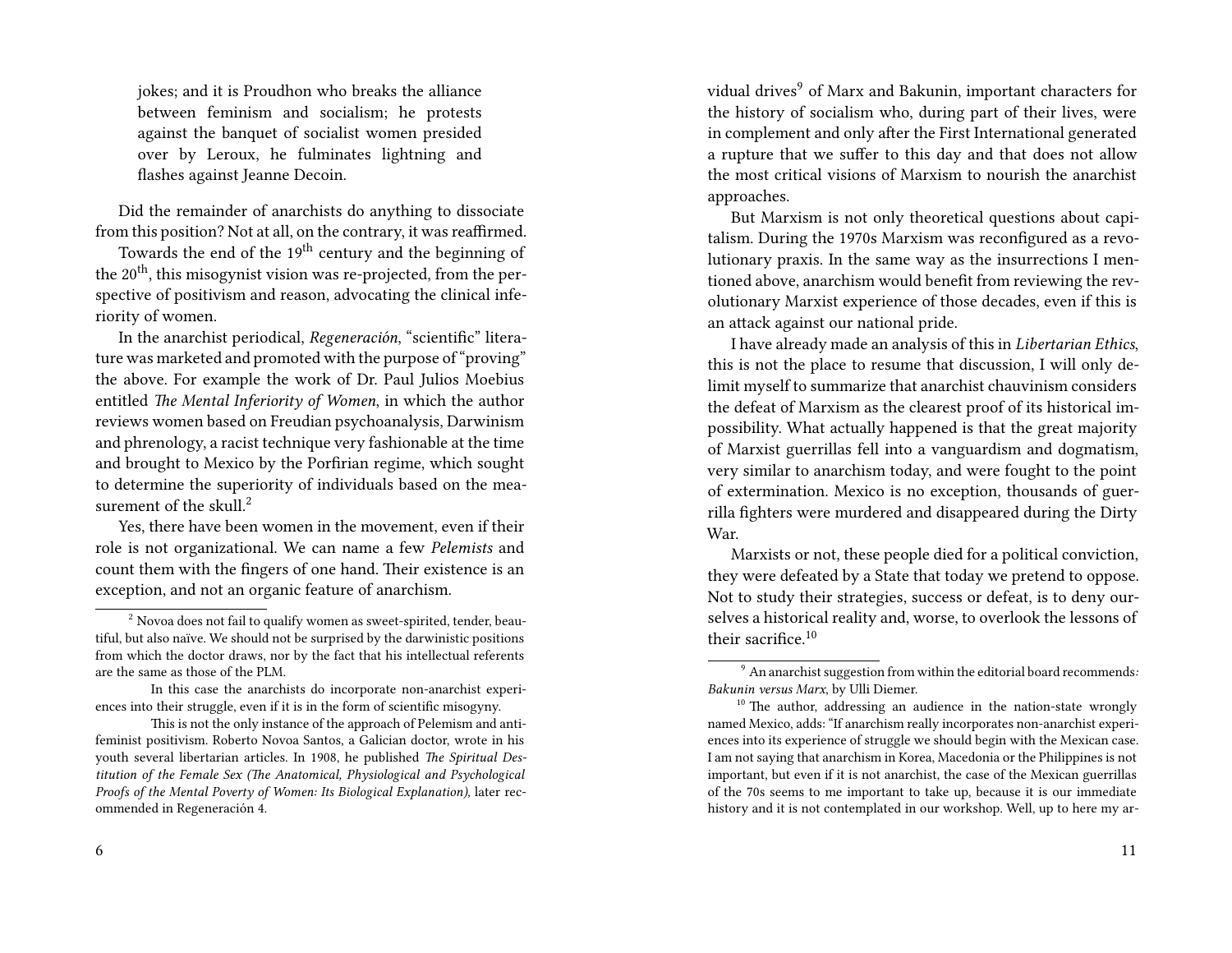of the work<sup>5</sup> ethic rarely taken up in anarchist circles. I myself consider that this is a point on which I have not cultivated myself much and which I need to strengthen. For example, I would like to take up again questions about Participatory Economics, an economic vision from anarchism that is developed by Michael Albert<sup>6</sup> and of which, I insist, I am completely ignorant.

I think the same thing will happen to many of you, these are aspects that are rarely addressed, but I also believe that this is a hook where the program catches us and then becomes very classical and conservative. At the same time I can point out that critical Marxism has generated very interesting propos $als<sup>7</sup>$  that would be worth taking up again, $8$  one of them could be the debate on the importance of use value-and in general the contributions of Bolivar Echeverría to the development of capitalism.

Another important question would be to study the historical process that generated the Marxist-anarchist division. That would help us to realize that in reality it was a fight of the indi-

#### **Raise your hand**

The exercises that attempt to recover anarchist women into the roster are very much like the attempts of the States to *rescue* the heroines of the fatherland.

Their importance focuses on mentioning them in a roll call, simply pointing out that they "existed". Their place is anecdotal rather than transcendental, no matter what place they occupied in the organization or their legacy.

Moreover, it is left aside that these women, in order to appear in the *patriotic pantheon*, had to overcome macho hierarchical structures within their organization.

María Talavera Broussé is an archetypal example of the above. The *pelemista* is not known or celebrated. If she is mentioned, it is because she was the "*companion of Ricardo Flores Magón*". In reality, she could have never existed, and the anarchist history of the PLM would continue without complications.

#### **Emma**

I must state that, in the forums in which I have raised this issue, the prominence of such machismo has been downplayed by the listeners of my views.

<sup>5</sup> Note from *taller ahuehuete*: The overcoming of capitalist social relations cannot involve a simple labour-affirming reform, through ethics or consciousness. We find the concept of "liberation of labour" equally insufficient, still functioning within the confines of the value-form; rather, as described by Endnotes, the only "way out" is the suppression of value itself  $-$  of the value-form which posits abstract labour as the measure of wealth.

<sup>6</sup> We highly recommend instead, for those interested in the subject, the work by a contemporary anarchist and communist author titled: *Logistics, Counterlogistics and the Communist Prospect*.

<sup>7</sup> *The Capitalist State: Illusion and Critique* by Werner Bonefeld.

<sup>&</sup>lt;sup>8</sup> "The cheapening of labour-power, by sheer abuse of the labour of women and children, by sheer robbery of every normal condition requisite for working and living, and by the sheer brutality of overwork and nightwork, meets at last with natural obstacles that cannot be overstepped. So also, when based on these methods, do the cheapening of commodities and capitalist exploitation in general."

Emma Goldman was among Ricardo's most vocal supporters during his struggle. She was his anarchist mentor. It would seem that Goldman's proposals passed without notice for the *Central Committee of PLM*.

In general, contemporary anarchists justify themselves. They say that if there was machismo, it was the result of its historical context; claiming that we cannot ask for pears from the elm tree, as if this justified something, as if feminism